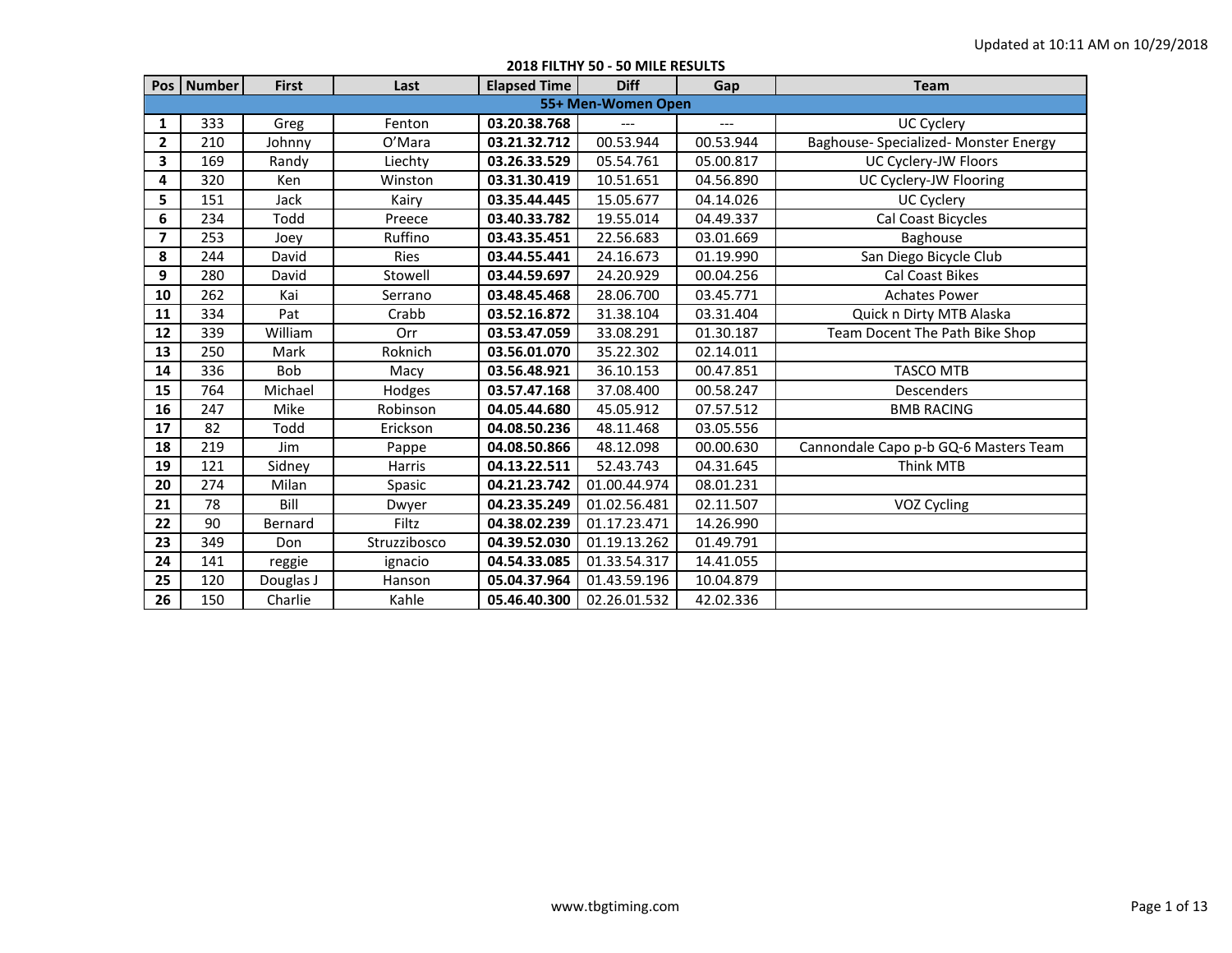|                |              |                |              | <b>CARDINALISM</b>  | JU INILL INLJULIJ        |              |                                         |
|----------------|--------------|----------------|--------------|---------------------|--------------------------|--------------|-----------------------------------------|
|                | Pos   Number | <b>First</b>   | Last         | <b>Elapsed Time</b> | <b>Diff</b>              | Gap          | <b>Team</b>                             |
|                |              |                |              |                     | <b>Beginner Men Open</b> |              |                                         |
| 1              | 299          | truong         | tran         | 03.51.09.411        | 01.12.47.800             | 01.12.47.800 | VeloGoats                               |
| $\mathbf{2}$   | 144          | Gilberto       | Jimenez      | 04.01.19.443        | 01.22.57.832             | 10.10.032    |                                         |
| 3              | 186          | Luke           | Mas          | 04.01.35.610        | 01.23.13.999             | 00.16.167    |                                         |
| 4              | 265          | Vladimir       | Shkolnyk     | 04.05.21.011        | 01.26.59.400             | 03.45.401    | <b>Fastrack Riders</b>                  |
| 5              | 52           | <b>Bernee</b>  | Cedillo      | 04.05.36.170        | 01.27.14.559             | 00.15.159    |                                         |
| 6              | 255          | Alex           | Samhat       | 04.06.02.072        | 01.27.40.461             | 00.25.902    | fastrack riders                         |
| $\overline{ }$ | 107          | Paul           | Greco        | 04.09.28.941        | 01.31.07.330             | 03.26.869    |                                         |
| 8              | 109          | phil           | grey         | 04.09.44.392        | 01.31.22.781             | 00.15.451    | team Docent Brewery                     |
| 9              | 178          | Ryan           | Madson       | 04.11.14.404        | 01.32.52.793             | 01.30.012    |                                         |
| 10             | 146          | Jason          | Jolly        | 04.11.23.836        | 01.33.02.225             | 00.09.432    |                                         |
| 11             | 165          | Chris          | Lavigne      | 04.12.15.621        | 01.33.54.010             | 00.51.785    | Docent Brewing                          |
| 12             | 257          | Gerardo        | Sanchez      | 04.12.55.576        | 01.34.33.965             | 00.39.955    |                                         |
| 13             | 153          | Sean           | Kamborian    | 04.14.04.352        | 01.35.42.741             | 01.08.776    | <b>Fullerton Bicycles</b>               |
| 14             | 172          | Josh           | Lombardi     | 04.17.16.959        | 01.38.55.348             | 03.12.607    | TASCO Tribe - North SD County Composite |
| 15             | 27           | Mike           | <b>Blake</b> | 04.17.30.731        | 01.39.09.120             | 00.13.772    | Docent                                  |
| 16             | 232          | Jason          | Polletta     | 04.20.30.411        | 01.42.08.800             | 02.59.680    | University California San Diego         |
| 17             | 108          | paul           | grey         | 04.21.48.954        | 01.43.27.343             | 01.18.543    | <b>TEAM DOCENT</b>                      |
| 18             | 140          | Eric           | Hull         | 04.22.29.161        | 01.44.07.550             | 00.40.207    | <b>Warriors Society</b>                 |
| 19             | 755          | Nathan         | Platt        | 04.22.30.959        | 01.44.09.348             | 00.01.798    |                                         |
| 20             | 321          | Ryan           | Wood         | 04.27.03.748        | 01.48.42.137             | 04.32.789    | Edison Cycle Company- Poway Bike        |
| 21             | 40           | James          | Brown        | 04.27.16.544        | 01.48.54.933             | 00.12.796    | Coyotes                                 |
| 22             | 313          | Tyson          | Vonderfecht  | 04.27.26.064        | 01.49.04.453             | 00.09.520    |                                         |
| 23             | 239          | Luis           | Quintana     | 04.27.47.563        | 01.49.25.952             | 00.21.499    | Canyon Bicycles USA                     |
| 24             | 252          | Stephen        | Roy          | 04.32.40.307        | 01.54.18.696             | 04.52.744    |                                         |
| 25             | 309          | Tonny          | Vizcarra     | 04.33.34.472        | 01.55.12.861             | 00.54.165    |                                         |
| 26             | 236          | Tom            | Primosch     | 04.35.07.640        | 01.56.46.029             | 01.33.168    |                                         |
| 27             | 137          | shawn          | howard       | 04.42.33.010        | 02.04.11.399             | 07.25.370    | Docent                                  |
| 28             | 118          | Bryon          | Halperin     | 04.43.05.299        | 02.04.43.688             | 00.32.289    |                                         |
| 29             | 268          | Jason          | Smith        | 04.43.45.450        | 02.05.23.839             | 00.40.151    |                                         |
| 30             | 246          | Robert         | Roady        | 04.44.32.682        | 02.06.11.071             | 00.47.232    | Docent Brewing                          |
| 31             | 286          | Enrique        | Tarango      | 04.46.28.406        | 02.08.06.795             | 01.55.724    |                                         |
| 32             | 139          | Jay            | Hughitt      | 04.46.33.859        | 02.08.12.248             | 00.05.453    |                                         |
| 33             | 312          | Kevin          | Vonderfecht  | 04.47.43.769        | 02.09.22.158             | 01.09.910    |                                         |
| 34             | 72           | <b>Brandon</b> | Devroede     | 04.48.52.307        | 02.10.30.696             | 01.08.538    |                                         |
| 35             | 122          | Sean           | Harris       | 04.50.03.087        | 02.11.41.476             | 01.10.780    |                                         |
| 36             | 264          | Matt           | Shibel       | 04.55.00.259        | 02.16.38.648             | 04.57.172    | TREK BICYCLE SUPERSTORE                 |
| 37             | 67           | Jonathan       | Davis        | 04.55.11.121        | 02.16.49.510             | 00.10.862    | <b>SDBC</b>                             |
| 38             | 191          | Ryan           | McCallon     | 04.55.43.971        | 02.17.22.360             | 00.32.850    |                                         |
| 39             | 128          | David          | Hernandez    | 04.55.44.282        | 02.17.22.671             | 00.00.311    | Toyota of Escondido Action Sports       |
| 40             | 249          | <b>Brooks</b>  | Roffey       | 04.56.48.728        | 02.18.27.117             | 01.04.446    |                                         |
| 41             | 93           | Chad           | Flynn        | 04.57.20.163        | 02.18.58.552             | 00.31.435    |                                         |

**2018 FILTHY 50 - 50 MILE RESULTS**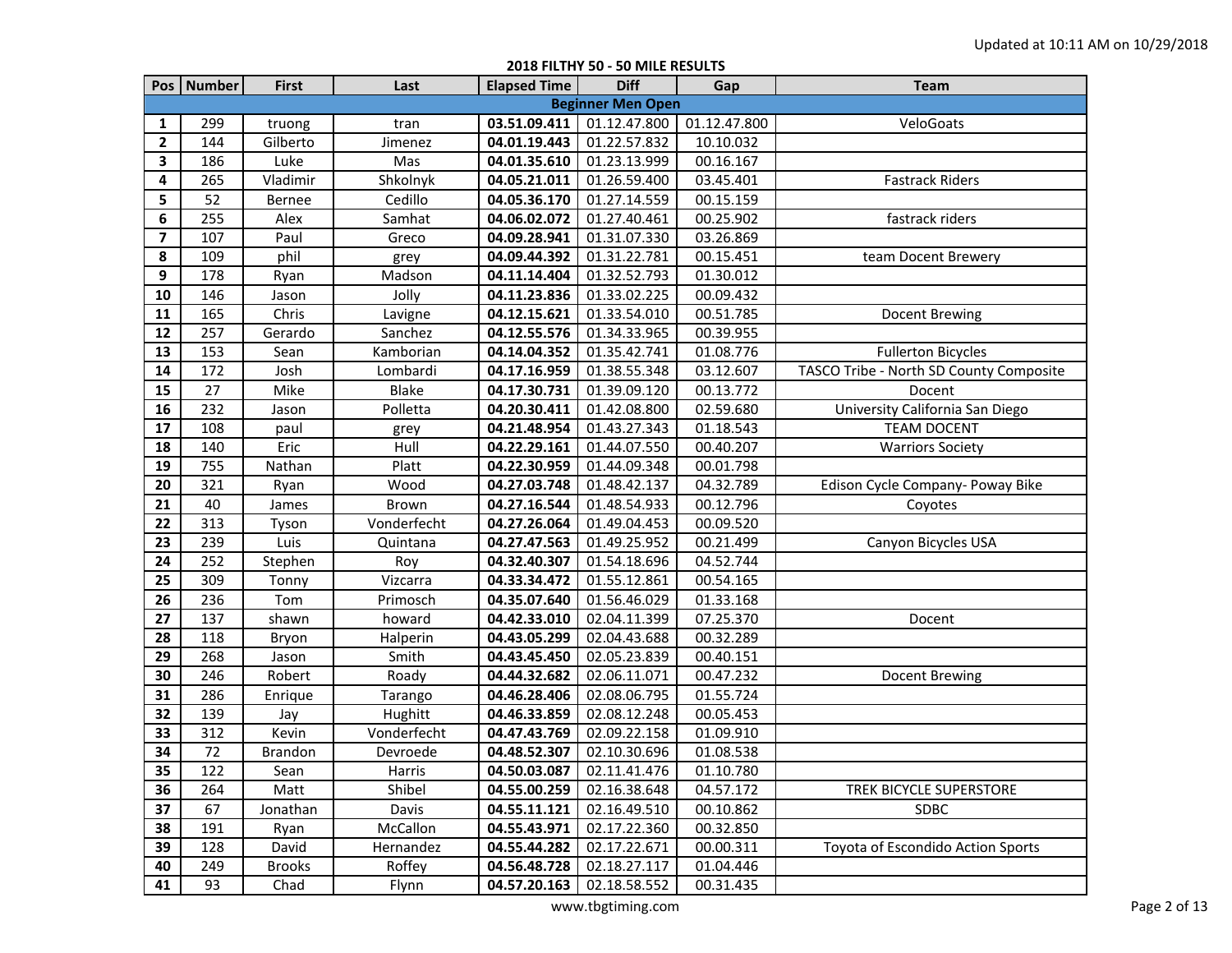| Pos | <b>Number</b> | <b>First</b>  | Last               | <b>Elapsed Time</b> | <b>Diff</b>  | Gap       | <b>Team</b>     |
|-----|---------------|---------------|--------------------|---------------------|--------------|-----------|-----------------|
| 42  | 183           | Manuel        | Martinez           | 05.01.25.339        | 02.23.03.728 | 04.05.176 | Mix Speed       |
| 43  | 765           | William       | No Last Name Given | 05.02.37.959        | 02.24.16.348 | 01.12.620 |                 |
| 44  | 124           | Mario         | Ibarra             | 05.03.14.928        | 02.24.53.317 | 00.36.969 | <b>SDRP</b>     |
| 45  | 76            | Cameron       | Drown              | 05.06.56.810        | 02.28.35.199 | 03.41.882 | Rally for Ryker |
| 46  | 263           | Eric          | Shaw               | 05.13.00.362        | 02.34.38.751 | 06.03.552 |                 |
| 47  | 278           | <b>Brett</b>  | <b>Stivaletta</b>  | 05.16.24.060        | 02.38.02.449 | 03.23.698 |                 |
| 48  | 170           | <b>DAVID</b>  | LINDSAY            | 05.17.10.283        | 02.38.48.672 | 00.46.223 |                 |
| 49  | 44            | Ricardo       | Callado            | 05.22.32.292        | 02.44.10.681 | 05.22.009 |                 |
| 50  | 86            | John          | Eugenio            | 05.23.09.865        | 02.44.48.254 | 00.37.573 |                 |
| 51  | 202           | Ralph         | Montgomery Jr      | 05.24.03.928        | 02.45.42.317 | 00.54.063 |                 |
| 52  | 325           | Sean          | Workman            | 05.32.00.498        | 02.53.38.887 | 07.56.570 |                 |
| 53  | 226           | <b>ERNEST</b> | PERU               | 05.32.00.766        | 02.53.39.155 | 00.00.268 |                 |
| 54  | 49            | Adam          | Casillas           | 05.38.04.874        | 02.59.43.263 | 06.04.108 |                 |
| 55  | 154           | Adam          | kamrath            | 05.44.53.324        | 03.06.31.713 | 06.48.450 |                 |
| 56  | 310           | Quoc          | Vo                 | 05.46.02.612        | 03.07.41.001 | 01.09.288 | Liberty Cycle   |
| 57  | 188           | Glenn         | Masuda             | 06.26.58.823        | 03.48.37.212 | 40.56.211 |                 |
| 58  | 105           | Jason         | Goris              | 06.26.59.058        | 03.48.37.447 | 00.00.235 |                 |
| 59  | 322           | Matt          | Woodard            | 06.33.30.829        | 03.55.09.218 | 06.31.771 |                 |
| 60  | 218           | Christopher   | Panella            | 06.45.21.132        | 04.06.59.521 | 11.50.303 |                 |

**2018 FILTHY 50 - 50 MILE RESULTS**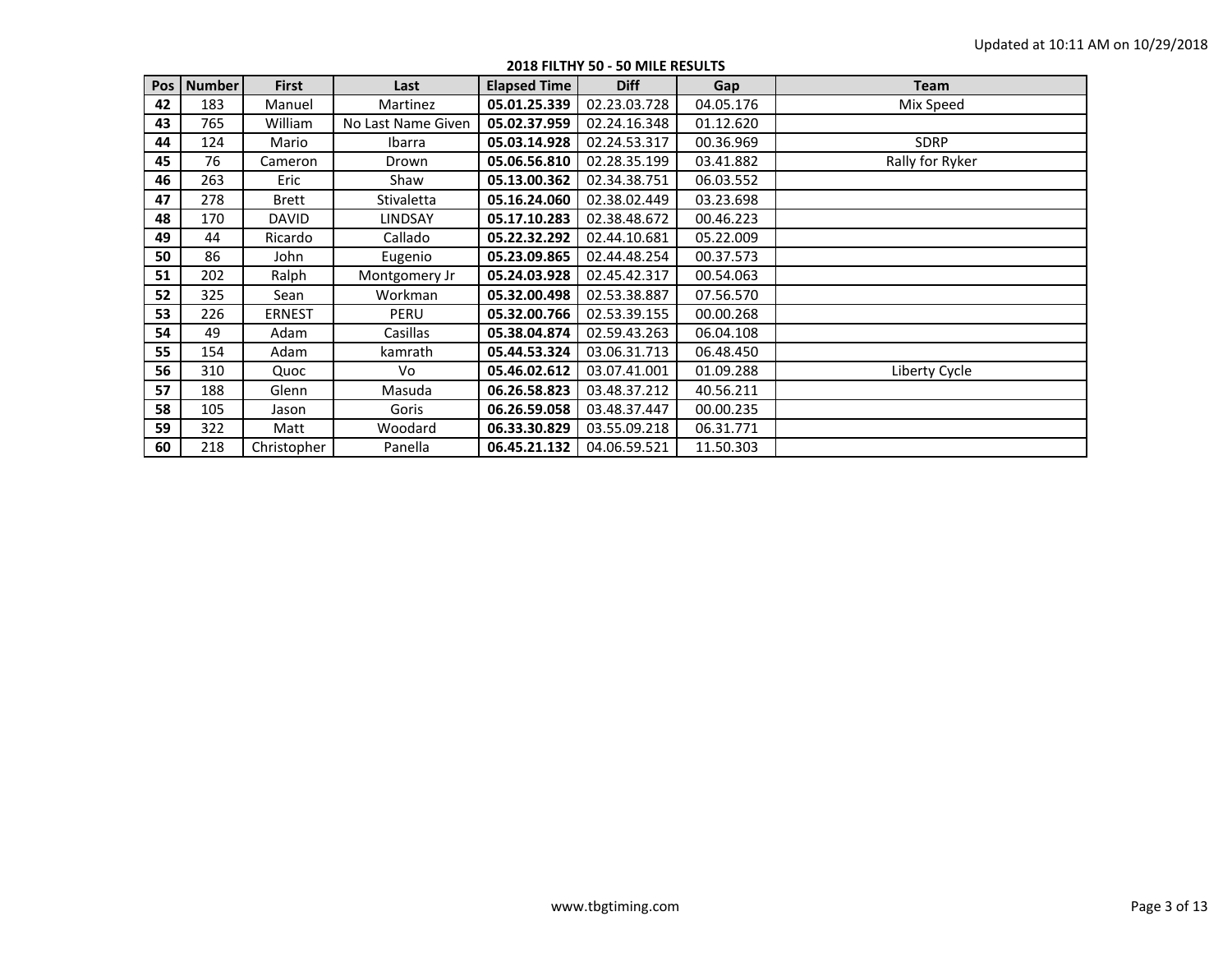|                            | ----------------------------- |              |        |                     |             |           |                            |  |  |  |  |
|----------------------------|-------------------------------|--------------|--------|---------------------|-------------|-----------|----------------------------|--|--|--|--|
|                            | <b>Pos   Number  </b>         | <b>First</b> | Last   | <b>Elapsed Time</b> | <b>Diff</b> | Gap       | <b>Team</b>                |  |  |  |  |
| <b>Beginner Women Open</b> |                               |              |        |                     |             |           |                            |  |  |  |  |
|                            | 347                           | Tanya        | Pino   | 05.03.45.343        | $---$       | $---$     |                            |  |  |  |  |
|                            | 307                           | Jill         | Vierra | 05.14.23.880        | 10.38.537   | 10.38.537 | <b>Team Docent Brewing</b> |  |  |  |  |
|                            | 136                           | Natalie      | Hone   | 05.23.03.283        | 19.17.940   | 08.39.403 |                            |  |  |  |  |

**2018 FILTHY 50 - 50 MILE RESULTS**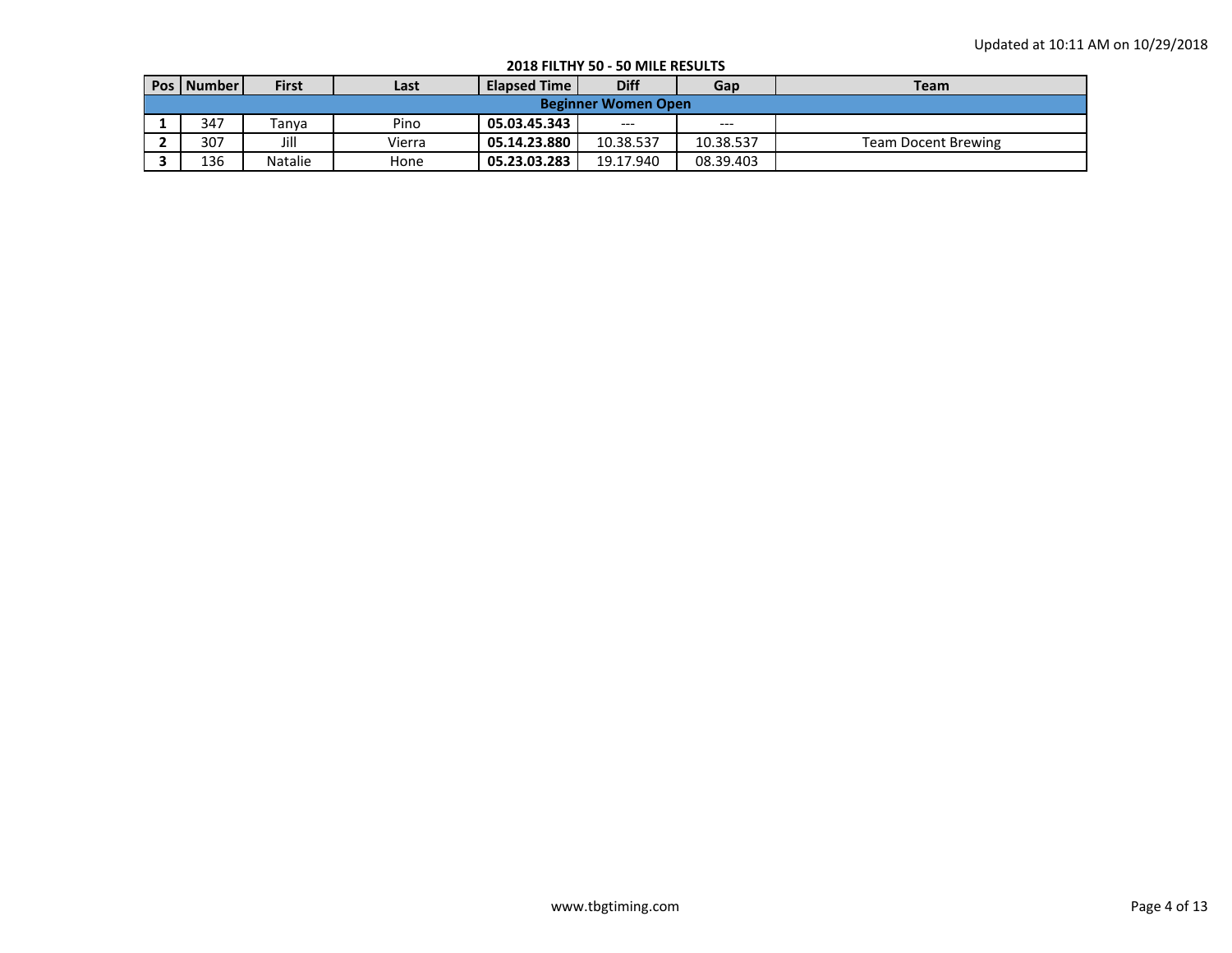|              | Pos   Number            | <b>First</b> | Last           | <b>Elapsed Time</b> | <b>Diff</b>  |           | Team                                      |  |  |  |  |  |
|--------------|-------------------------|--------------|----------------|---------------------|--------------|-----------|-------------------------------------------|--|--|--|--|--|
|              |                         |              |                |                     |              | Gap       |                                           |  |  |  |  |  |
|              | <b>Big Boned (200+)</b> |              |                |                     |              |           |                                           |  |  |  |  |  |
|              | 13                      | Ryan         | Baker          | 03.41.59.406        |              | $---$     | Velo Pasadena Baker Marquart              |  |  |  |  |  |
| $\mathbf{2}$ | 189                     | Mike         | Matz           | 03.52.34.269        | 10.34.863    | 10.34.863 | Swamis                                    |  |  |  |  |  |
| 3            | 337                     | Jeff         | Laubscher      | 03.56.08.887        | 14.09.481    | 03.34.618 | Docent Brewing                            |  |  |  |  |  |
| 4            | 77                      | Peter        | Duncan         | 03.57.09.343        | 15.09.937    | 01.00.456 |                                           |  |  |  |  |  |
| 5            | 133                     | Lee          | Hodgin         | 04.03.36.294        | 21.36.888    | 06.26.951 |                                           |  |  |  |  |  |
| 6            | 164                     | Lars         | Larsson        | 04.05.25.878        | 23.26.472    | 01.49.584 | Zumwalts                                  |  |  |  |  |  |
| 7            | 248                     | Gorge        | Espinoza       | 04.19.25.716        | 37.26.310    | 13.59.838 | Desert King - Hope Sports                 |  |  |  |  |  |
| 8            | 285                     | Manny        | Tapia          | 04.23.35.385        | 41.35.979    | 04.09.669 |                                           |  |  |  |  |  |
| 9            | 316                     | Bill         | Walton         | 04.55.51.301        | 01.13.51.895 | 32.15.916 | fullerton bike                            |  |  |  |  |  |
| 10           | 231                     | Todd         | Polderman      | 05.09.56.520        | 01.27.57.114 | 14.05.219 |                                           |  |  |  |  |  |
| 11           | 276                     | Chris        | Staszak        | 05.11.22.586        | 01.29.23.180 | 01.26.066 | Team Ninja                                |  |  |  |  |  |
| 12           | 177                     | john         | madison        | 05.23.25.699        | 01.41.26.293 | 12.03.113 |                                           |  |  |  |  |  |
| 13           | 260                     | Randy        | Schisler       | 05.28.04.419        | 01.46.05.013 | 04.38.720 |                                           |  |  |  |  |  |
| 14           | 17                      | John         | <b>Bayliss</b> | 05.43.02.502        | 02.01.03.096 | 14.58.083 | Team Ninja                                |  |  |  |  |  |
| 15           | 71                      | Joe          | DeStefani      | 06.35.56.119        | 02.53.56.713 | 52.53.617 | North of the Border Bike Shop - MOB Squad |  |  |  |  |  |
| 16           | 138                     | <b>CESAR</b> | <b>HUERTA</b>  | 06.38.47.448        | 02.56.48.042 | 02.51.329 |                                           |  |  |  |  |  |

## **2018 FILTHY 50 - 50 MILE RESULTS**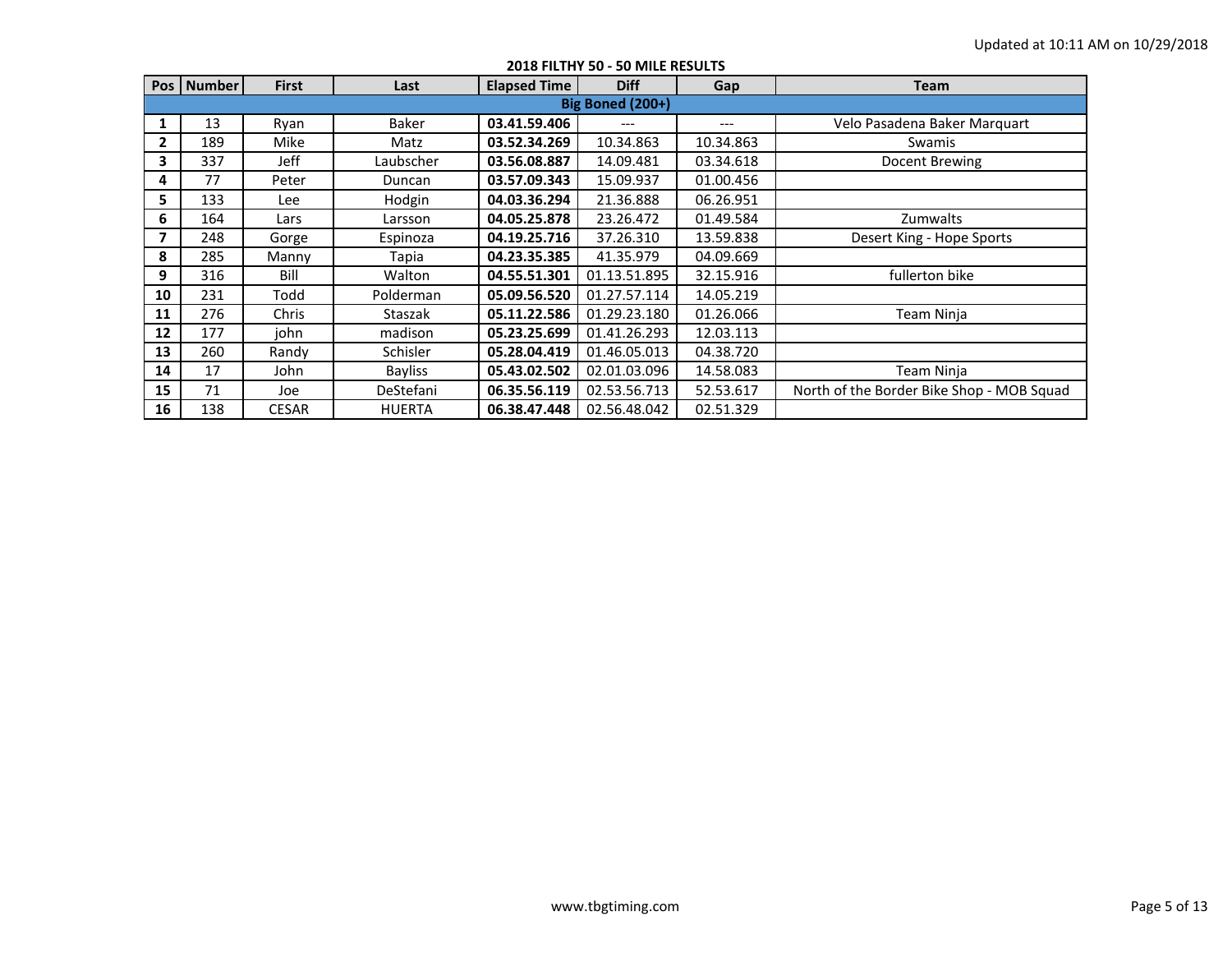|                         | Pos   Number | <b>First</b> | Last                 | <b>Elapsed Time</b> | <b>Diff</b>            | Gap       | Team                              |
|-------------------------|--------------|--------------|----------------------|---------------------|------------------------|-----------|-----------------------------------|
|                         |              |              |                      |                     | <b>Expert Men Open</b> |           |                                   |
| 1                       | 1            | <b>Brian</b> | Scarborough          | 02.57.40.249        |                        |           | <b>Trek Stonehaus</b>             |
| $\mathbf{2}$            | 20           | <b>Nic</b>   | Beechan              | 02.57.41.120        | 00.00.871              | 00.00.871 | <b>Trek Test Team</b>             |
| 3                       | 283          | David        | <b>Tinker Juarez</b> | 03.04.36.733        | 06.56.484              | 06.55.613 | The Cyclery bike shop             |
| 4                       | 326          | <b>Blake</b> | Wray                 | 03.09.31.740        | 11.51.491              | 04.55.007 | Baghouse-specialized-rnr          |
| 5                       | 754          | Ty           | Kady                 | 03.09.31.887        | 11.51.638              | 00.00.147 | Team Baghouse                     |
| 6                       | 57           | Turner       | Conway               | 03.09.32.285        | 11.52.036              | 00.00.398 | Specialized-Baghouse              |
| $\overline{\mathbf{z}}$ | 104          | <b>Brian</b> | Gordon               | 03.09.34.292        | 11.54.043              | 00.02.007 | Baghouse                          |
| 8                       | 317          | John         | Wessling             | 03.09.34.548        | 11.54.299              | 00.00.256 | Roys Cyclery                      |
| 9                       | 24           | Eric         | Bierman              | 03.09.37.591        | 11.57.342              | 00.03.043 | Ninety-7                          |
| 10                      | 291          | Pete         | Tholl                | 03.12.34.014        | 14.53.765              | 02.56.423 | Tasco mtb-Wendbike                |
| 11                      | 762          | Eric         | Squires              | 03.12.34.646        | 14.54.397              | 00.00.632 | Boost Mobile Rock n Road          |
| 12                      | 29           | Pascal       | Bonaventure          | 03.12.35.823        | 14.55.574              | 00.01.177 | <b>UC Cyclery</b>                 |
| 13                      | 203          | Cesar        | Mora                 | 03.13.45.449        | 16.05.200              | 01.09.626 | UC Cyclery - JW Floors            |
| 14                      | 28           | Dan          | Blurton              | 03.15.00.129        | 17.19.880              | 01.14.680 |                                   |
| 15                      | 751          | John         | <b>Behrens</b>       | 03.19.27.087        | 21.46.838              | 04.26.958 | Knobbe Martens                    |
| 16                      | 103          | Derek        | Goodman              | 03.19.27.164        | 21.46.915              | 00.00.077 | Purely Dental-Ride Cyclery        |
| 17                      | 199          | paul         | mica                 | 03.19.42.380        | 22.02.131              | 00.15.216 | DC Velo Limited- Team Beyer Auto  |
| 18                      | 131          | Chris        | Hill                 | 03.19.52.651        | 22.12.402              | 00.10.271 | Pro Eco                           |
| 19                      | 212          | Jussi        | Oksanen              | 03.19.52.748        | 22.12.499              | 00.00.097 | <b>Wolf Pack Cycling</b>          |
| 20                      | 342          | Kurt         | Rood                 | 03.25.23.887        | 27.43.638              | 05.31.139 | Team Baghouse                     |
| 21                      | 35           | Steve        | Boyd                 | 03.25.30.790        | 27.50.541              | 00.06.903 | UC Cyclery                        |
| 22                      | 98           | Robert       | Freeman              | 03.28.46.281        | 31.06.032              | 03.15.491 | Baghouse                          |
| 23                      | 341          | Chris        | Layton               | 03.30.32.887        | 32.52.638              | 01.46.606 |                                   |
| 24                      | 273          | Michael      | Sowinski             | 03.30.39.542        | 32.59.293              | 00.06.655 | Purely Dental - Ride Cyclery      |
| 25                      | 38           | Gilles       | <b>Brochard</b>      | 03.31.42.000        | 34.01.751              | 01.02.458 | <b>TASCO MTB</b>                  |
| 26                      | 338          | <b>Brian</b> | Davis                | 03.32.24.999        | 34.44.750              | 00.42.999 | Incycle                           |
| 27                      | 65           | Ty           | Swartz               | 03.33.18.887        | 35.38.638              | 00.53.888 |                                   |
| 28                      | 258          | Steve        | Sandacz              | 03.35.32.443        | 37.52.194              | 02.13.556 | <b>Boost Mobile</b>               |
| 29                      | 329          | Robert       | Zachwieja            | 03.36.59.929        | 39.19.680              | 01.27.486 | Jax Bicycles TEAMW                |
| 30                      | 80           | Daniel       | Eitman               | 03.37.27.927        | 39.47.678              | 00.27.998 | Descent Race Team-Cycleogical     |
| 31                      | 42           | Jean Paul    | Bour                 | 03.37.28.118        | 39.47.869              | 00.00.191 | NINETY7                           |
| 32                      | 294          | Tyler        | Thorp                | 03.39.51.408        | 42.11.159              | 02.23.290 | <b>RICO</b>                       |
| 33                      | 58           | Adam         | Cooke                | 03.39.58.221        | 42.17.972              | 00.06.813 |                                   |
| 34                      | 187          | Dave         | Mas                  | 03.40.06.790        | 42.26.541              | 00.08.569 |                                   |
| 35                      | 10           | Juan         | Araya                | 03.40.07.865        | 42.27.616              | 00.01.075 | Celo pacific                      |
| 36                      | 81           | Jake         | Elkins               | 03.41.29.629        | 43.49.380              | 01.21.764 | Toyota Escondido                  |
| 37                      | 213          | Jake         | Oswald               | 03.41.35.823        | 43.55.574              | 00.06.194 | Alpine Ride Shop Science of Speed |
| 38                      | 756          | Adam         | Mills                | 03.41.42.047        | 44.01.798              | 00.06.224 | Source Endurance                  |
| 39                      | 269          | Matt         | Smith                | 03.41.43.520        | 44.03.271              | 00.01.473 | Team Baghouse                     |
| 40                      | 758          | Karl         | Bordine              | 03.42.03.400        | 44.23.151              | 00.19.880 |                                   |
| 41                      | 279          | Rob          | Stotts               | 03.44.15.579        | 46.35.330              | 02.12.179 | Cosmos Factory p-b H&S Bikes      |

**2018 FILTHY 50 - 50 MILE RESULTS**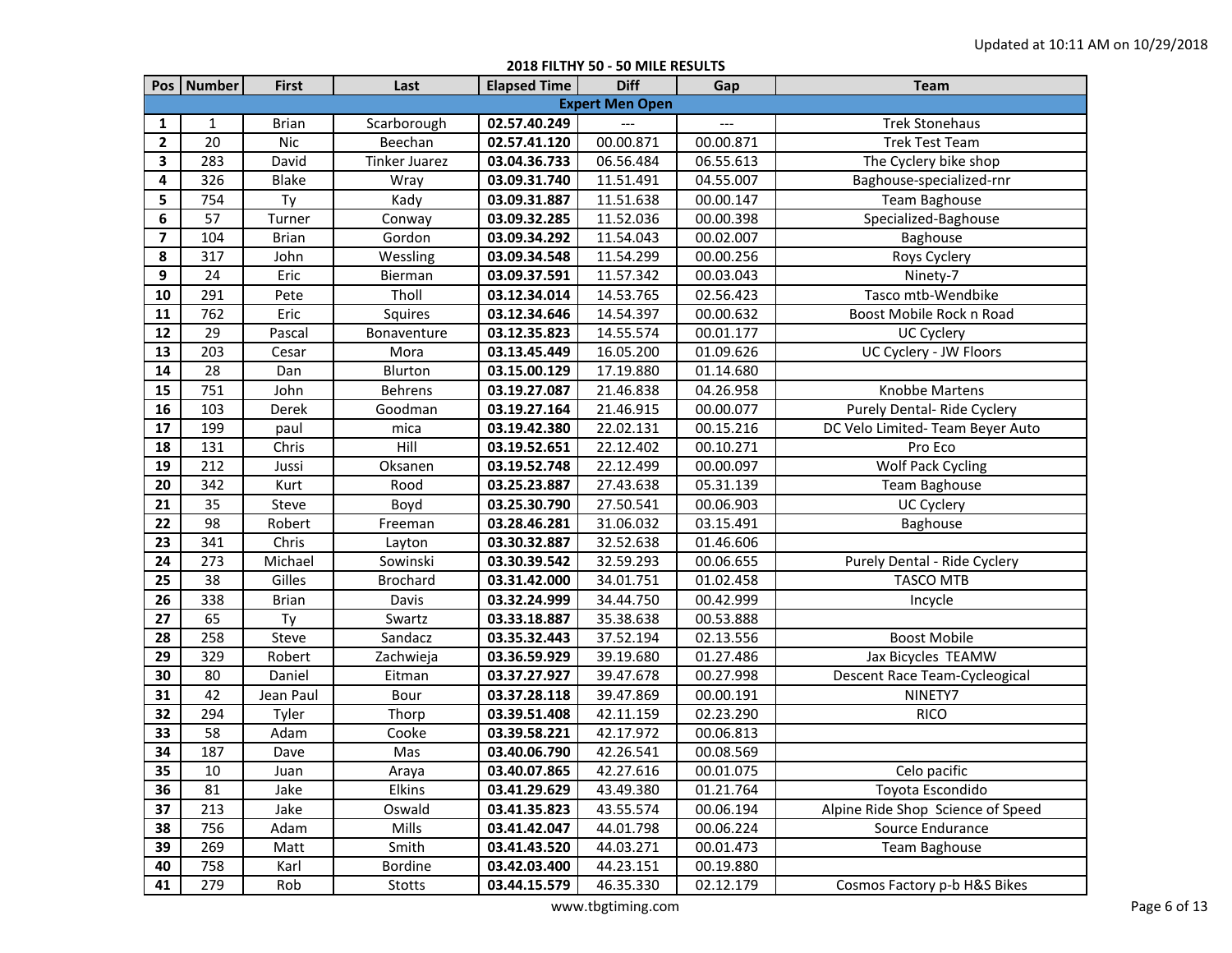| <b>Pos</b> | <b>Number</b> | <b>First</b> | Last            | <b>Elapsed Time</b> | <b>Diff</b>  | Gap       | <b>Team</b>                      |
|------------|---------------|--------------|-----------------|---------------------|--------------|-----------|----------------------------------|
| 42         |               | Freddy       | Andersen        | 03.45.46.916        | 48.06.667    | 01.31.337 | <b>Troupe Racing Co</b>          |
| 43         | 344           | Patrick      | Caro            | 03.47.19.669        | 49.39.420    | 01.32.753 | Go Fast                          |
| 44         | 167           | ryan         | lev             | 03.47.49.199        | 50.08.950    | 00.29.530 |                                  |
| 45         | 289           | Andrew       | Taylor          | 03.48.55.995        | 51.15.746    | 01.06.796 | <b>NRL Racing</b>                |
| 46         | 171           | Todd         | Lipson          | 03.49.21.540        | 51.41.291    | 00.25.545 |                                  |
| 47         | 301           | John         | <b>Tzinberg</b> | 03.49.21.626        | 51.41.377    | 00.00.086 | Element 6                        |
| 48         | 204           | George       | Mota            | 03.52.23.380        | 54.43.131    | 03.01.754 | Red Zone Racing                  |
| 49         | 270           | Matthew      | Smith           | 03.53.39.058        | 55.58.809    | 01.15.678 | Team Baghouse                    |
| 50         | 261           | <b>Jeff</b>  | Schwartzman     | 03.53.51.453        | 56.11.204    | 00.12.395 | G2 Bike                          |
| 51         | 129           | Eric         | Herrera         | 03.55.15.321        | 57.35.072    | 01.23.868 |                                  |
| 52         | 176           | chaz         | maclaughlin     | 03.55.31.626        | 57.51.377    | 00.16.305 |                                  |
| 53         | 161           | ryan         | landis          | 03.56.43.917        | 59.03.668    | 01.12.291 |                                  |
| 54         | 32            | Ben          | Bostrom         | 04.04.49.131        | 01.07.08.882 | 08.05.214 | <b>Fastrack Riders</b>           |
| 55         | 256           | Imad         | Samhat          | 04.04.54.354        | 01.07.14.105 | 00.05.223 | <b>Fastrack Riders - INTENSE</b> |
| 56         | 33            | Eric         | <b>Bostrom</b>  | 04.04.54.765        | 01.07.14.516 | 00.00.411 | Backmate-Specialized             |
| 57         | 173           | Matt         | Long            | 04.12.32.009        | 01.14.51.760 | 07.37.244 | Jenson USA                       |

**2018 FILTHY 50 - 50 MILE RESULTS**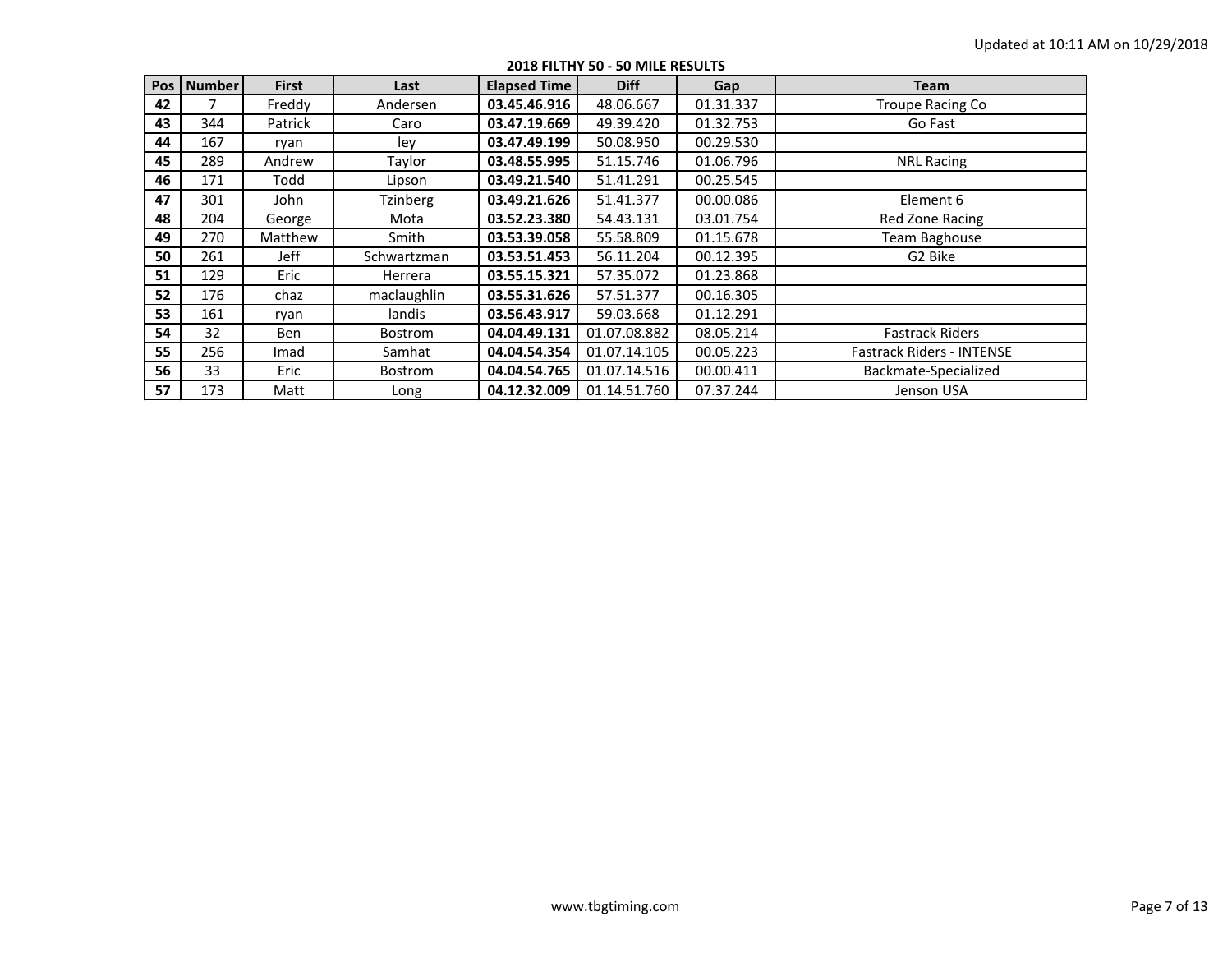|              | Pos   Number | <b>First</b> | Last         | <b>Elapsed Time</b> | <b>Diff</b>              | Gap       | Team                        |  |  |  |
|--------------|--------------|--------------|--------------|---------------------|--------------------------|-----------|-----------------------------|--|--|--|
|              |              |              |              |                     | <b>Expert Women Open</b> |           |                             |  |  |  |
|              | 19           | Larrissa     | Connors      | 03.18.29.209        |                          | $---$     | Ridebiker                   |  |  |  |
| $\mathbf{2}$ | 205          | Staci        | Nash         | 03.30.59.336        | 12.30.127                | 12.30.127 | <b>Team Baghouse</b>        |  |  |  |
| 3            | 117          | Jane         | Hall         | 03.39.35.448        | 21.06.239                | 08.36.112 | <b>Team Baghouse</b>        |  |  |  |
| 4            | 79           | Alyssa       | Eikmeier     | 03.41.34.510        | 23.05.301                | 01.59.062 |                             |  |  |  |
| 5            | 343          | Holly        | <b>Breek</b> | 03.46.35.520        | 28.06.311                | 05.01.010 | <b>Cylance Pro Cyclery</b>  |  |  |  |
| 6            | 290          | Monica       | Taylor       | 03.51.54.139        | 33.24.930                | 05.18.619 | <b>UCC-JW Floors Racing</b> |  |  |  |
| 7            | 251          | Echo         | Rowe         | 03.52.30.269        | 34.01.060                | 00.36.130 | Geo Girl                    |  |  |  |
| 8            | 282          | AJ           | Sura         | 03.53.51.646        | 35.22.437                | 01.21.377 |                             |  |  |  |
| 9            | 228          | Nikki        | Peterson     | 04.00.10.486        | 41.41.277                | 06.18.840 | KS-Kenda Womens Elite MTB   |  |  |  |
| 10           | 752          | Cayley       | Rasmussen    | 04.01.01.309        | 42.32.100                | 00.50.823 | Specialized                 |  |  |  |
| 11           | 175          | <b>Erin</b>  | Machan       | 04.01.43.468        | 43.14.259                | 00.42.159 | Project Bike Love           |  |  |  |
| 12           | 134          | Janel        | Holcomb      | 04.04.55.177        | 46.25.968                | 03.11.709 | Janel Cycling               |  |  |  |
| 13           | 111          | Kristen      | Gross        | 04.24.56.863        | 01.06.27.654             | 20.01.686 | Rocky Mountain              |  |  |  |
| 14           | 45           | cecilia      | camacho      | 04.37.54.976        | 01.19.25.767             | 12.58.113 | Baja MTB Racing Team        |  |  |  |

**2018 FILTHY 50 - 50 MILE RESULTS**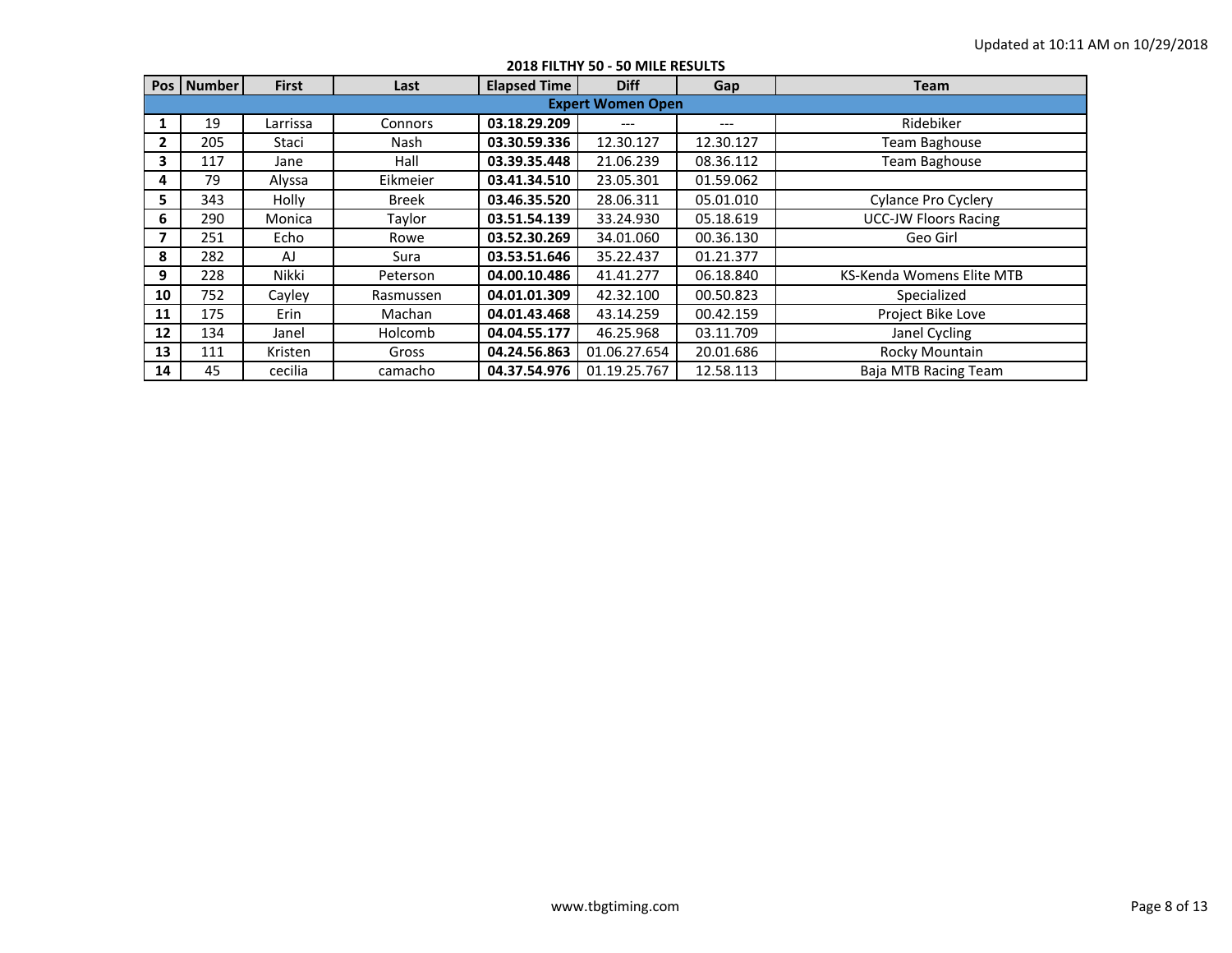|    | <b>Pos   Number  </b>           | <b>First</b> | Last        | <b>Elapsed Time</b> | <b>Diff</b>  | Gap       | <b>Team</b>            |  |  |  |  |  |
|----|---------------------------------|--------------|-------------|---------------------|--------------|-----------|------------------------|--|--|--|--|--|
|    | <b>Masochist (Single Speed)</b> |              |             |                     |              |           |                        |  |  |  |  |  |
|    | 147                             | benjamin     | Jones       | 03.20.33.309        | ---          | $---$     |                        |  |  |  |  |  |
|    | 346                             | Aaaron       | Hauck       | 03.28.30.481        | 07.57.172    | 07.57.172 |                        |  |  |  |  |  |
| з  | 46                              | John         | Camerino    | 03.47.18.184        | 26.44.875    | 18.47.703 | Ranchos Cycling        |  |  |  |  |  |
| 4  | 284                             | Forest       | Talbott     | 03.59.49.569        | 39.16.260    | 12.31.385 |                        |  |  |  |  |  |
| 5  | 238                             | Gazmend      | Qose        | 04.14.24.693        | 53.51.384    | 14.35.124 | Crankbenders Race Team |  |  |  |  |  |
| 6  | 97                              | Karl         | Fredrickson | 04.23.05.455        | 01.02.32.146 | 08.40.762 | <b>DOYLE</b>           |  |  |  |  |  |
|    | 211                             | Mike         | Okamoto     | 04.32.23.240        | 01.11.49.931 | 09.17.785 | Rock N Road Cyclery    |  |  |  |  |  |
| 8  | 85                              | josue        | estrada     | 04.44.15.058        | 01.23.41.749 | 11.51.818 |                        |  |  |  |  |  |
| 9  | 331                             | Stephen      | Zepeda      | 05.02.13.067        | 01.41.39.758 | 17.58.009 | Team America           |  |  |  |  |  |
| 10 | 163                             | <b>DAVID</b> | LARSON      | 05.20.07.839        | 01.59.34.530 | 17.54.772 | <b>Rehab United</b>    |  |  |  |  |  |

**2018 FILTHY 50 - 50 MILE RESULTS**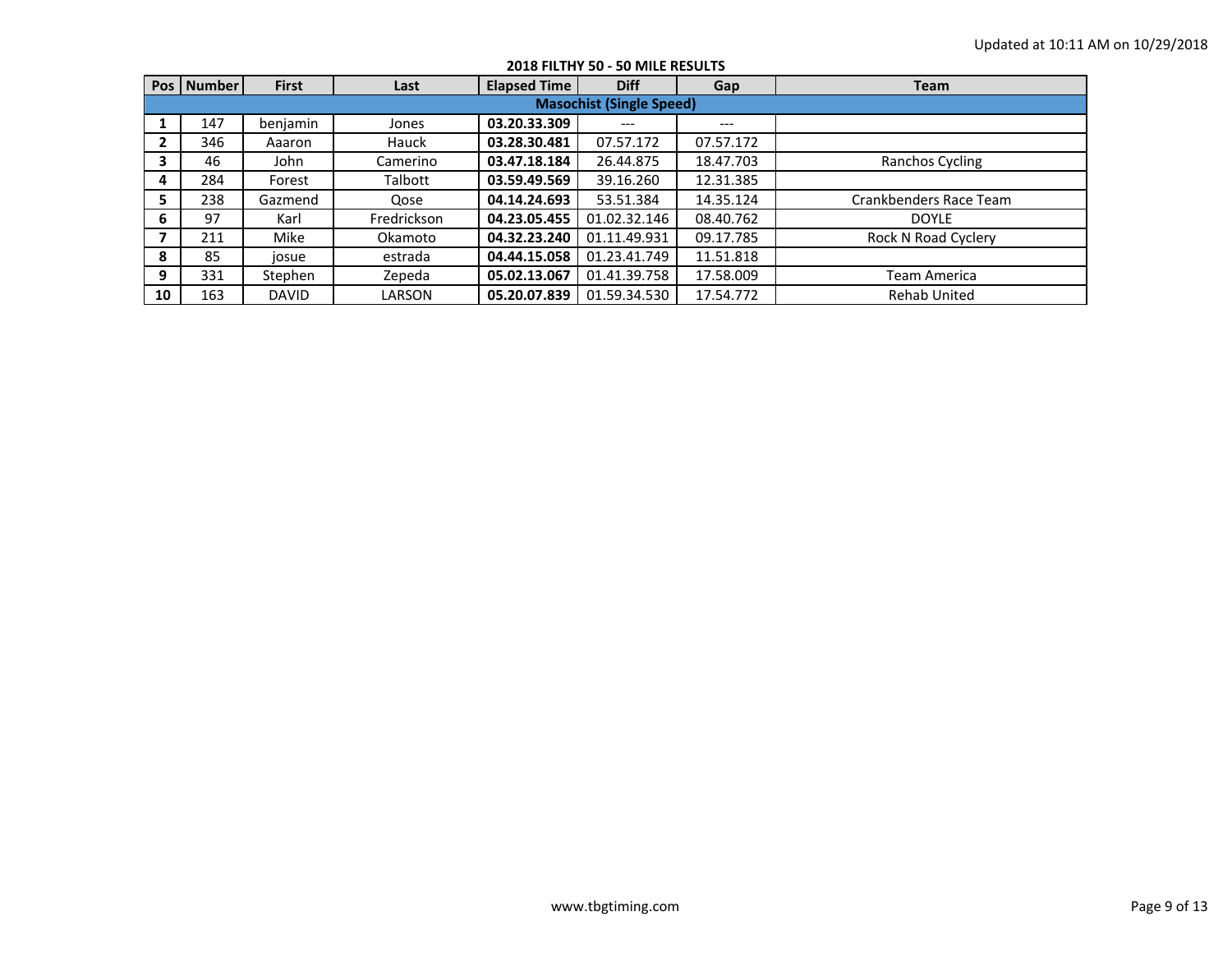|                         |                |               |                | <b>AVAU LIPLITI 70</b> | JU ITILLE INLJULIU    |           |                                  |
|-------------------------|----------------|---------------|----------------|------------------------|-----------------------|-----------|----------------------------------|
|                         | Pos   Number   | <b>First</b>  | Last           | <b>Elapsed Time</b>    | <b>Diff</b>           | Gap       | <b>Team</b>                      |
|                         |                |               |                |                        | <b>Sport Men Open</b> |           |                                  |
| 1                       | 296            | paul          | todd           | 03.22.36.026           | 01.05.07.895          | 00.07.165 | <b>UCC JW Flooring</b>           |
| $\mathbf{2}$            | 245            | Justin        | Rivers         | 03.22.36.523           | 01.05.08.392          | 00.00.497 |                                  |
| 3                       | 241            | guillermo     | ramirez        | 03.24.56.308           | 01.07.28.177          | 02.19.785 | HOPESPORTS-ADRENALINE            |
| 4                       | 215            | Adam          | Pacal          | 03.26.18.886           | 01.08.50.755          | 01.22.578 | Swamis Cycling Club              |
| 5                       | 127            | Duane         | Henry          | 03.26.56.268           | 01.09.28.137          | 00.37.382 | <b>Trek Bicycle Superstore</b>   |
| 6                       | 275            | Anthony       | Spranger       | 03.28.33.514           | 01.11.05.383          | 01.37.246 |                                  |
| $\overline{\mathbf{z}}$ | 47             | Michael       | Camp           | 03.28.39.122           | 01.11.10.991          | 00.05.608 | Drive Real Estate                |
| 8                       | 190            | Christopher   | McAllister     | 03.29.06.859           | 01.11.38.728          | 00.27.737 | <b>Cycle Quest</b>               |
| 9                       | 332            | Eddie         | Zimmerman      | 03.29.55.122           | 01.12.26.991          | 00.48.263 | Veloz                            |
| 10                      | 243            | Trevor        | Reis           | 03.31.19.676           | 01.13.51.545          | 01.24.554 | Maxima Bike                      |
| 11                      | 324            | Matthew       | Woodward       | 03.33.00.219           | 01.15.32.088          | 01.40.543 | Mach 5 Racing                    |
| 12                      | 197            | Hayden        | Metz           | 03.33.15.318           | 01.15.47.187          | 00.15.099 | Team Baghouse                    |
| 13                      | 54             | Juan          | Cisneros       | 03.33.21.580           | 01.15.53.449          | 00.06.262 |                                  |
| 14                      | 305            | Julio         | Vega-Torres    | 03.33.22.798           | 01.15.54.667          | 00.01.218 |                                  |
| 15                      | 323            | Mark          | Woodward       | 03.33.32.623           | 01.16.04.492          | 00.09.825 | Mach 5 Racing Oakley             |
| 16                      | 259            | richard       | saxton         | 03.33.51.081           | 01.16.22.950          | 00.18.458 |                                  |
| 17                      | 254            | Juan Diego    | Saffon         | 03.35.28.789           | 01.18.00.658          | 01.37.708 | <b>DIEGO SAFFON REALTOR</b>      |
| 18                      | 99             | Felipe        | Freire         | 03.36.15.732           | 01.18.47.601          | 00.46.943 | <b>Good Guys Racing</b>          |
| 19                      | 335            | <b>Travis</b> | Wagner         | 03.38.01.036           | 01.20.32.905          | 01.45.304 | Ellsworth Bikes-Kenda-Natti Bar  |
| 20                      | 297            | Jeremy        | Toney          | 03.38.19.361           | 01.20.51.230          | 00.18.325 | <b>Team America</b>              |
| 21                      | 130            | Damian        | Hiley          | 03.39.10.666           | 01.21.42.535          | 00.51.305 | Desert King                      |
| 22                      | 125            | John          | <b>Hawkins</b> | 03.39.41.671           | 01.22.13.540          | 00.31.005 | unattached                       |
| 23                      | $\overline{2}$ | Marc          | Aguilar        | 03.40.39.233           | 01.23.11.102          | 00.57.562 |                                  |
| 24                      | 271            | Tony          | Solliday       | 03.41.23.079           | 01.23.54.948          | 00.43.846 | Mach 5 Racing                    |
| 25                      | 12             | Ryan          | Baganz         | 03.42.55.693           | 01.25.27.562          | 01.32.614 | MicroFuel Nutrition              |
| 26                      | 51             | Glenn         | Cecil          | 03.44.18.281           | 01.26.50.150          | 01.22.588 | <b>Team Docent</b>               |
| 27                      | 135            | Scott         | Holland        | 03.44.27.100           | 01.26.58.969          | 00.08.819 | North of the Border              |
| 28                      | 206            | Aby           | Nazario        | 03.44.28.073           | 01.26.59.942          | 00.00.973 | achates power inc                |
| 29                      | 345            | Brandon       | Thede          | 03.45.00.089           | 01.27.31.958          | 00.32.016 | Baghouse Recetech Leguna Cyclery |
| 30                      | 31             | Reginald      | Miller         | 03.45.43.760           | 01.28.15.629          | 00.43.671 | BOOMBABY-RedZone                 |
| 31                      | 179            | Manuel        | Mallol         | 03.46.42.881           | 01.29.14.750          | 00.59.121 | Club gigante de piedra           |
| 32                      | 95             | Garrett       | Fountain       | 03.46.53.734           | 01.29.25.603          | 00.10.853 |                                  |
| 33                      | 314            | <b>Brad</b>   | Wadlow         | 03.46.58.438           | 01.29.30.307          | 00.04.704 |                                  |
| 34                      | 217            | michael       | pallisco       | 03.46.58.533           | 01.29.30.402          | 00.00.095 |                                  |
| 35                      | 88             | Rolando       | Felizola       | 03.48.38.720           | 01.31.10.589          | 01.40.187 |                                  |
| 36                      | 328            | Tim           | Young          | 03.48.40.170           | 01.31.12.039          | 00.01.450 |                                  |
| 37                      | 311            | James         | Vo             | 03.49.19.329           | 01.31.51.198          | 00.39.159 | VOZ Cycling                      |
| 38                      | 266            | Robert        | Sima           | 03.50.02.388           | 01.32.34.257          | 00.43.059 | Fullerton Bike Shop              |
| 39                      | 229            | Whitney       | Phillips       | 03.51.31.773           | 01.34.03.642          | 01.29.385 | Dialed Cycling Team              |
| 40                      | 59             | Scott         | Cortellessa    | 03.51.52.366           | 01.34.24.235          | 00.20.593 | Docent Brewing                   |
| 41                      | 14             | Steve         | Ball           | 03.52.26.479           | 01.34.58.348          | 00.34.113 | Baghouse                         |

**2018 FILTHY 50 - 50 MILE RESULTS**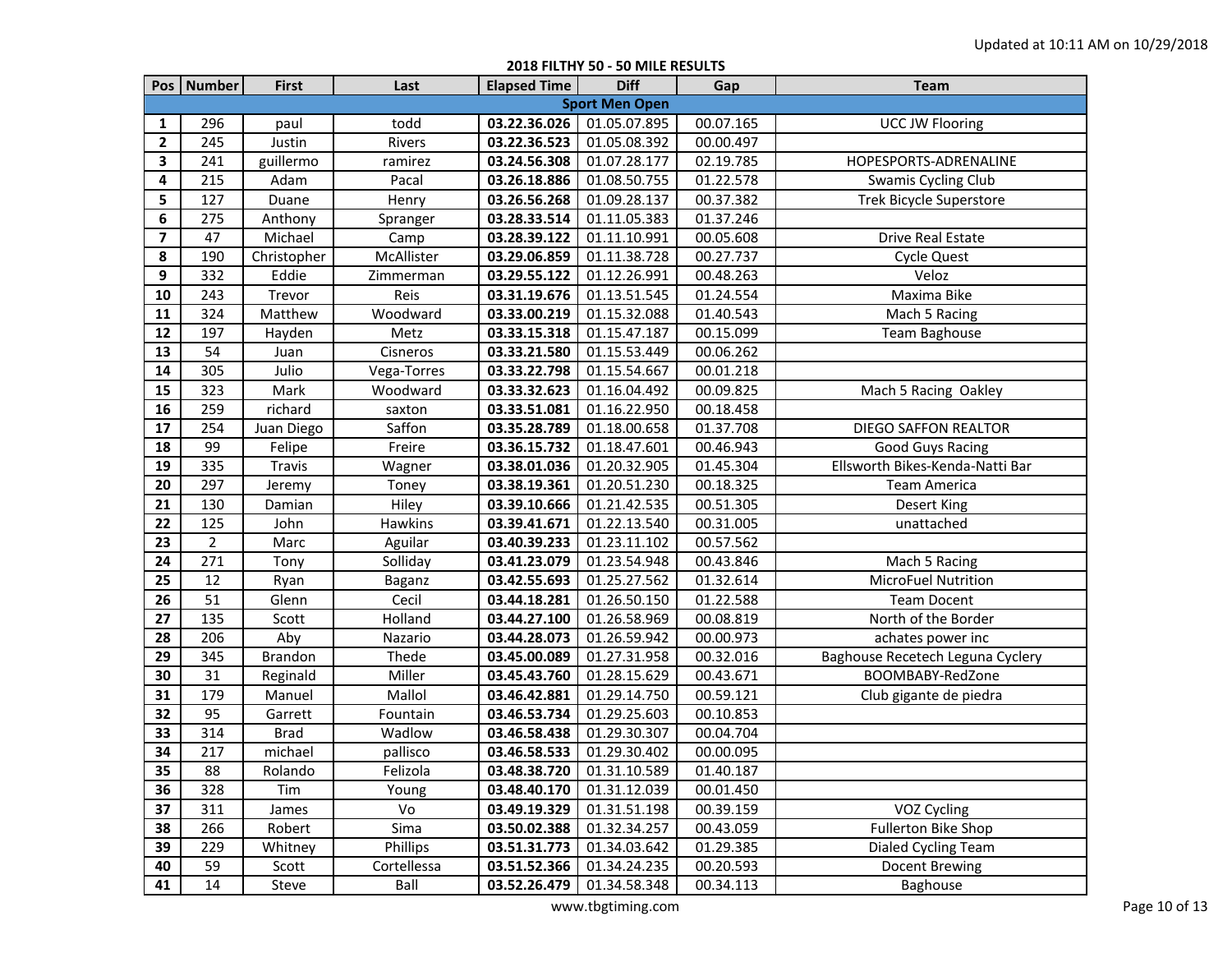**2018 FILTHY 50 - 50 MILE RESULTS**

|    | Pos   Number | <b>First</b>   | Last           | <b>Elapsed Time</b> | <b>Diff</b>               | Gap       | Team                                  |
|----|--------------|----------------|----------------|---------------------|---------------------------|-----------|---------------------------------------|
| 42 | 106          | Seth           | Graham         | 03.53.02.863        | 01.35.34.732              | 00.36.384 | Wolf pack-eliel factory               |
| 43 | 308          | Shawn          | Viola          | 03.54.29.269        | 01.37.01.138              | 01.26.406 | Incycle-Drive Realestate              |
| 44 | 198          | Geno           | Meza           | 03.54.46.781        | 01.37.18.650              | 00.17.512 | Baghouse                              |
| 45 | 143          | james          | jansen         | 03.55.03.505        | 01.37.35.374              | 00.16.724 | zoot squad                            |
| 46 | 200          | John           | Molloy         | 03.55.09.574        | 01.37.41.443              | 00.06.069 |                                       |
| 47 | 267          | Chad           | Smart          | 03.55.14.709        | 01.37.46.578              | 00.05.135 | Team Baghouse-Rock N Road-Oakley      |
| 48 | 315          | Garit          | Wallace        | 03.55.55.367        | 01.38.27.236              | 00.40.658 |                                       |
| 49 | 184          | gregorio       | martinez       | 03.55.55.676        | 01.38.27.545              | 00.00.309 | zoca                                  |
| 50 | 69           | Joseph         | de la Cruz     | 03.56.09.855        | 01.38.41.724              | 00.14.179 |                                       |
| 51 | 223          | Mark           | Pavidis        | 03.56.28.120        | 01.38.59.989              | 00.18.265 | <b>RB Components</b>                  |
| 52 | 26           | Chad           | <b>Black</b>   | 03.56.34.741        | 01.39.06.610              | 00.06.621 | <b>Timberline Construction</b>        |
| 53 | 123          | Peyton         | Hart           | 03.57.47.369        | 01.40.19.238              | 01.12.628 | team velosport                        |
| 54 | 66           | <b>Brian</b>   | Daugherty      | 03.57.52.605        | 01.40.24.474              | 00.05.236 |                                       |
| 55 | 240          | Julio          | Quintero       | 03.58.09.419        | 01.40.41.288              | 00.16.814 | <b>Toyota Escondido Action Sports</b> |
| 56 | 194          | Mark           | Mehlinger      | 03.58.43.972        | 01.41.15.841              | 00.34.553 | <b>Adams Avenue Bikes</b>             |
| 57 | 30           | Michael        | Born           | 03.59.07.379        | 01.41.39.248              | 00.23.407 |                                       |
| 58 | 18           | Frank          | Bayr           | 03.59.18.640        | 01.41.50.509              | 00.11.261 | Powered by FANDA LABS                 |
| 59 | 281          | steven         | strong         | 03.59.30.269        | 01.42.02.138              | 00.11.629 |                                       |
| 60 | 50           | Adan           | Casillas       | 03.59.43.392        | 01.42.15.261              | 00.13.123 |                                       |
| 61 | 3            | mike           | akin           | 04.02.09.162        | 01.44.41.031              | 02.25.770 |                                       |
| 62 | 155          | Gregory        | Keogh          | 04.02.48.269        | 01.45.20.138              | 00.39.107 |                                       |
| 63 | 74           | Tom            | Dillard        | 04.05.07.239        | 01.47.39.108              | 02.18.970 |                                       |
| 64 | 116          | Ramiro         | Guzman         | 04.06.20.691        | 01.48.52.560              | 01.13.452 | Red zone Racing                       |
| 65 | 145          | <b>NICO</b>    | <b>JOHNSON</b> | 04.06.23.399        | 01.48.55.268              | 00.02.708 |                                       |
| 66 | 180          | Alex           | Mansfield      | 04.06.29.078        | 01.49.00.947              | 00.05.679 | <b>Fullerton Bikes</b>                |
| 67 | 216          | Angel          | Padilla        | 04.06.30.510        | 01.49.02.379              | 00.01.432 | G2 Bike                               |
| 68 | 185          | Sal            | Martinez       | 04.07.25.885        | 01.49.57.754              | 00.55.375 | Boombaby                              |
| 69 | 48           | Solomon        | Cantwell       | 04.07.44.903        | 01.50.16.772              | 00.19.018 | Brouha Derma                          |
| 70 | 306          | Jerry          | Venge          | 04.08.28.143        | 01.51.00.012              | 00.43.240 | RedZone - Boombaby                    |
| 71 | 277          | charles        | stephens       | 04.08.57.415        | 01.51.29.284              | 00.29.272 | <b>Boost Mobile MTB</b>               |
| 72 | 168          | rene           | leyva          | 04.09.31.319        | 01.52.03.188              | 00.33.904 | spinergy                              |
| 73 | 207          | <b>Brandon</b> | Nelson         | 04.12.10.212        | 01.54.42.081              | 02.38.893 | <b>Kappius Components</b>             |
| 74 | 292          | CRAIG          | <b>THOMETZ</b> | 04.13.40.847        | 01.56.12.716              | 01.30.635 |                                       |
| 75 | 132          | <b>Brian</b>   | Hoadley        | 04.15.45.397        | 01.58.17.266              | 02.04.550 | Alon CC                               |
| 76 | 37           | wayne          | brander        | 04.16.16.084        | 01.58.47.953              | 00.30.687 |                                       |
| 77 | 53           | Orlando        | Cintron        |                     | 04.16.17.319 01.58.49.188 | 00.01.235 | G <sub>2</sub>                        |
| 78 | 233          | Jon            | Prasuhn        | 04.16.24.387        | 01.58.56.256              | 00.07.068 |                                       |
| 79 | 9            | Nicholas       | Antonio        | 04.16.50.742        | 01.59.22.611              | 00.26.355 | <b>Big Orange Cycling</b>             |
| 80 | 300          | Shawn          | Tweedy         | 04.18.04.705        | 02.00.36.574              | 01.13.963 |                                       |
| 81 | 298          | MARCO          | <b>TONIOLO</b> | 04.19.22.823        | 02.01.54.692              | 01.18.118 | caralho                               |
| 82 | 160          | Daniel         | Lambert        | 04.21.37.839        | 02.04.09.708              | 02.15.016 |                                       |
| 83 | 214          | Hans           | <b>Ouellet</b> | 04.23.11.051        | 02.05.42.920              | 01.33.212 |                                       |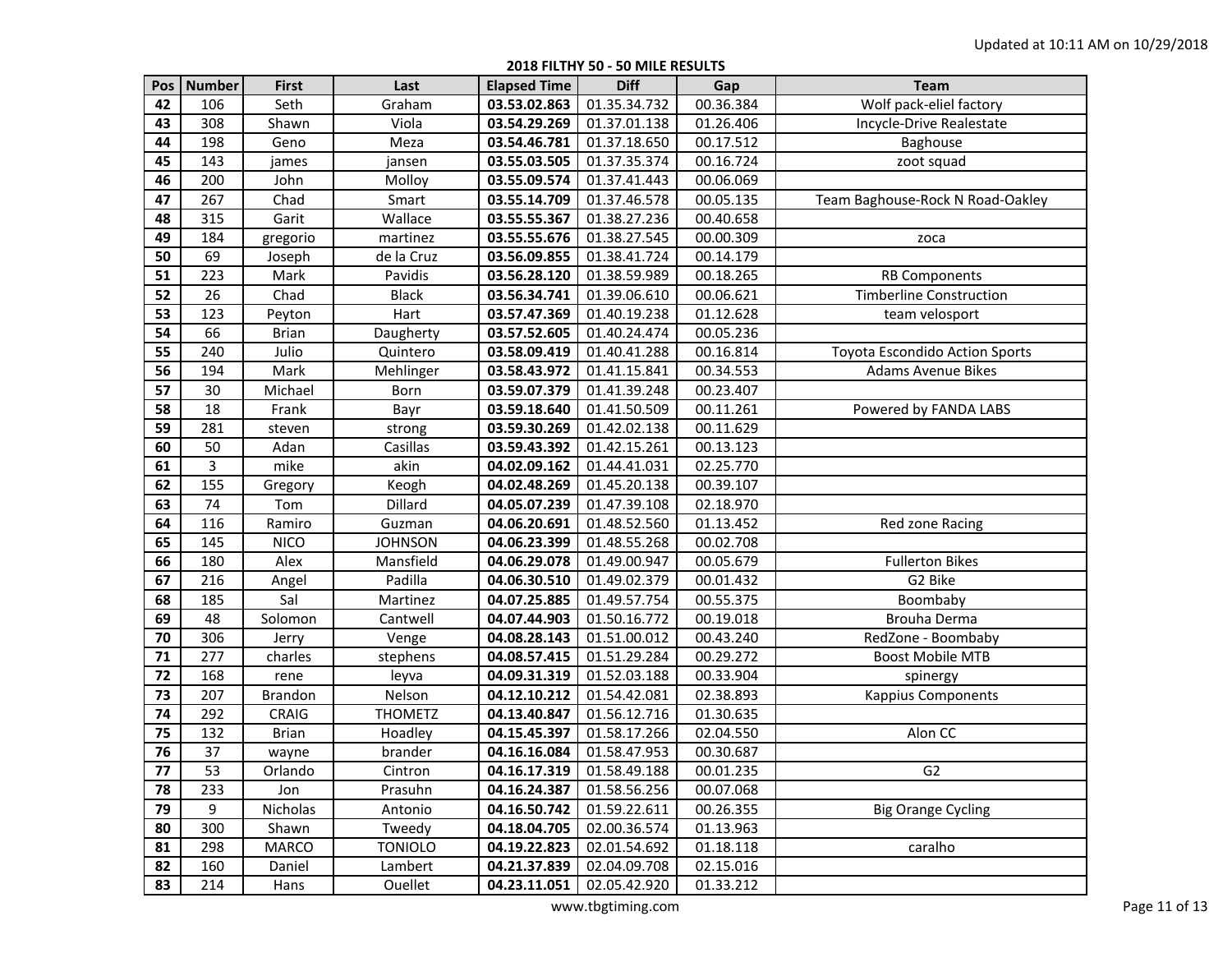**2018 FILTHY 50 - 50 MILE RESULTS**

| Pos | <b>Number</b> | <b>First</b>  | Last          | <b>Elapsed Time</b> | <b>Diff</b>  | Gap       | <b>Team</b>                  |
|-----|---------------|---------------|---------------|---------------------|--------------|-----------|------------------------------|
| 84  | 75            | Daris         | <b>Drake</b>  | 04.25.13.469        | 02.07.45.338 | 02.02.418 |                              |
| 85  | 41            | <b>MARCUS</b> | <b>BROWN</b>  | 04.25.23.499        | 02.07.55.368 | 00.10.030 |                              |
| 86  | 63            | Jason         | Cutter        | 04.26.46.015        | 02.09.17.884 | 01.22.516 | A2 Construction Consulting   |
| 87  | 222           | <b>Brian</b>  | Paskey        | 04.26.57.419        | 02.09.29.288 | 00.11.404 |                              |
| 88  | 220           | Ric           | Parinas       | 04.27.06.221        | 02.09.38.090 | 00.08.802 |                              |
| 89  | 293           | Paul          | Thompson      | 04.30.59.456        | 02.13.31.325 | 03.53.235 |                              |
| 90  | 757           | Jamie         | Glenn         | 04.31.21.166        | 02.13.53.035 | 00.21.710 |                              |
| 91  | 148           | Bryan         | Jones         | 04.32.43.181        | 02.15.15.050 | 01.22.015 | North of the Border Bikes    |
| 92  | 62            | Aaron         | Cunningham    | 04.33.48.281        | 02.16.20.150 | 01.05.100 |                              |
| 93  | 763           | Ryan          | Pelot         | 04.35.26.872        | 02.17.58.741 | 01.38.591 |                              |
| 94  | 182           | Frederick     | Martin        | 04.36.26.115        | 02.18.57.984 | 00.59.243 |                              |
| 95  | 91            | Jason         | Findahl       | 04.37.32.850        | 02.20.04.719 | 01.06.735 |                              |
| 96  | 4             | Alexander     | Alon          | 04.38.30.989        | 02.21.02.858 | 00.58.139 | Alon Construction Consulting |
| 97  | 221           | Craig         | Parker        | 04.39.08.113        | 02.21.39.982 | 00.37.124 | Docent Brewing               |
| 98  | 174           | MICHAEL       | <b>MACARE</b> | 04.42.10.338        | 02.24.42.207 | 03.02.225 | <b>Bicycle Warehouse</b>     |
| 99  | 152           | Jelger        | Kalmijn       | 04.46.01.827        | 02.28.33.696 | 03.51.489 | Donnys Cafe                  |
| 100 | 149           | Jesse         | Jordan        | 04.46.08.129        | 02.28.39.998 | 00.06.302 |                              |
| 101 | 319           | Ray           | White         | 04.46.18.369        | 02.28.50.238 | 00.10.240 |                              |
| 102 | 157           | Nico          | Kirsten       | 04.46.58.406        | 02.29.30.275 | 00.40.037 | #whataboykie                 |
| 103 | 201           | Jeff          | Monday        | 04.46.58.765        | 02.29.30.634 | 00.00.359 |                              |
| 104 | 761           | Oskar         | Munoz         | 04.48.13.378        | 02.30.45.247 | 01.14.613 | Mixspeed                     |
| 105 | 753           | Daniel        | Cabral        | 04.49.20.705        | 02.31.52.574 | 01.07.327 | Red Zone Racing              |
| 106 | 113           | Todd          | Gunther       | 04.50.21.192        | 02.32.53.061 | 01.00.487 |                              |
| 107 | 73            | Roberto       | Diaz          | 04.55.18.610        | 02.37.50.479 | 04.57.418 | Forza Cycling Team           |
| 108 | 102           | Eric          | Gasser        | 05.01.45.923        | 02.44.17.792 | 06.27.313 |                              |
| 109 | 158           | Terry         | Ford          | 05.05.51.959        | 02.48.23.828 | 04.06.036 |                              |
| 110 | 89            | Diego         | Fernandez     | 05.21.29.408        | 03.04.01.277 | 15.37.449 |                              |
| 111 | 6             | Mark          | Ament         | 05.24.19.738        | 03.06.51.607 | 02.50.330 | None                         |
| 112 | 159           | Austin        | Kruisheer     | 05.27.49.338        | 03.10.21.207 | 03.29.600 | <b>SDBC-Emerald Textiles</b> |
| 113 | 340           | Darren        | Hall          | 05.48.39.327        | 03.31.11.196 | 20.49.989 |                              |
| 114 | 330           | Eric          | Zanutto       | 06.11.08.646        | 03.53.40.515 | 22.29.319 |                              |
| 115 | 195           | Manuel        | Mendez        | 06.37.24.859        | 04.19.56.728 | 26.16.213 |                              |
| 116 | 193           | Jason         | Megraw        | 06.37.56.215        | 04.20.28.084 | 00.31.356 |                              |